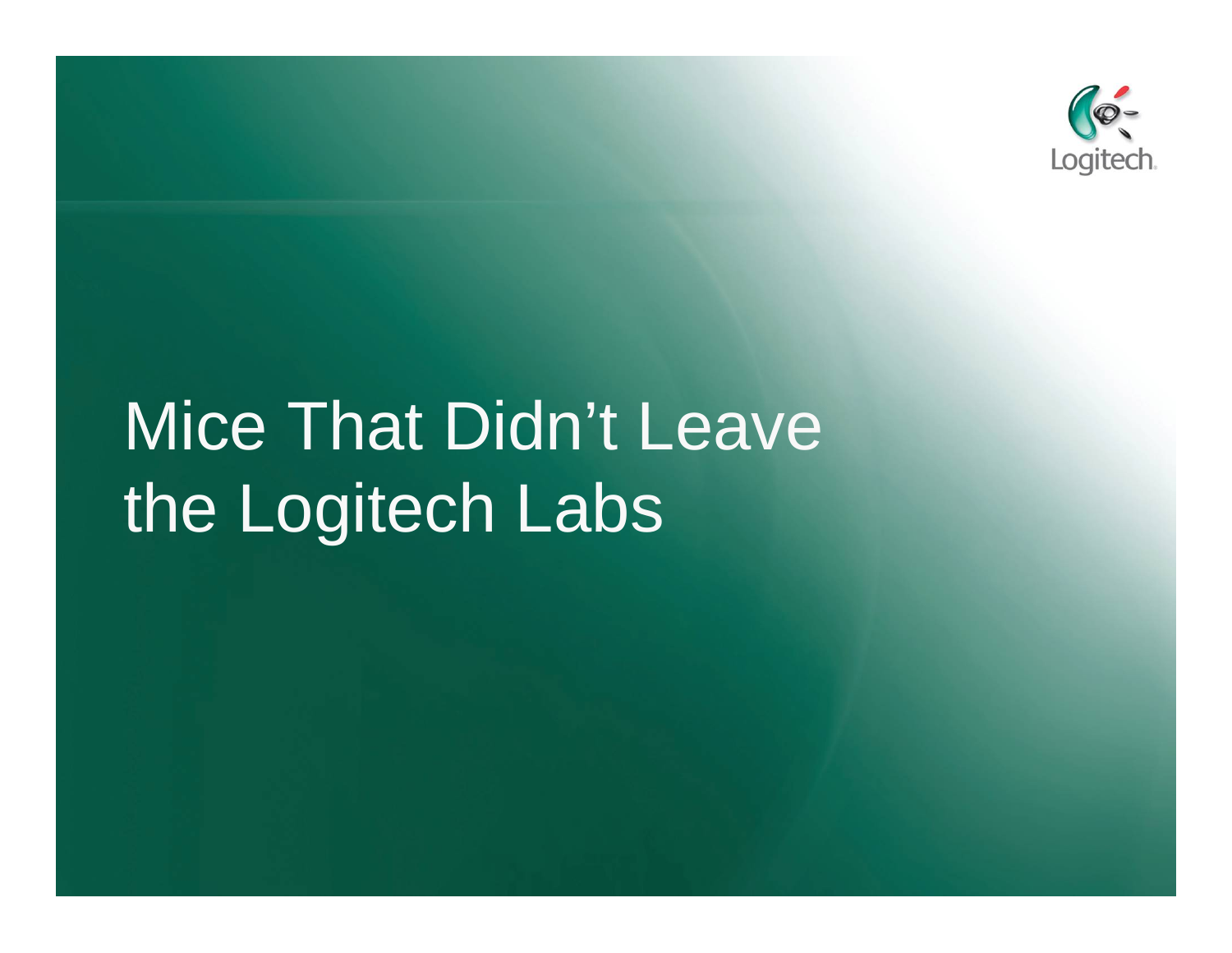

#### **Not every mouse that Logitech designs come to market.**

### **Here are a few that didn't make it out of the labs.**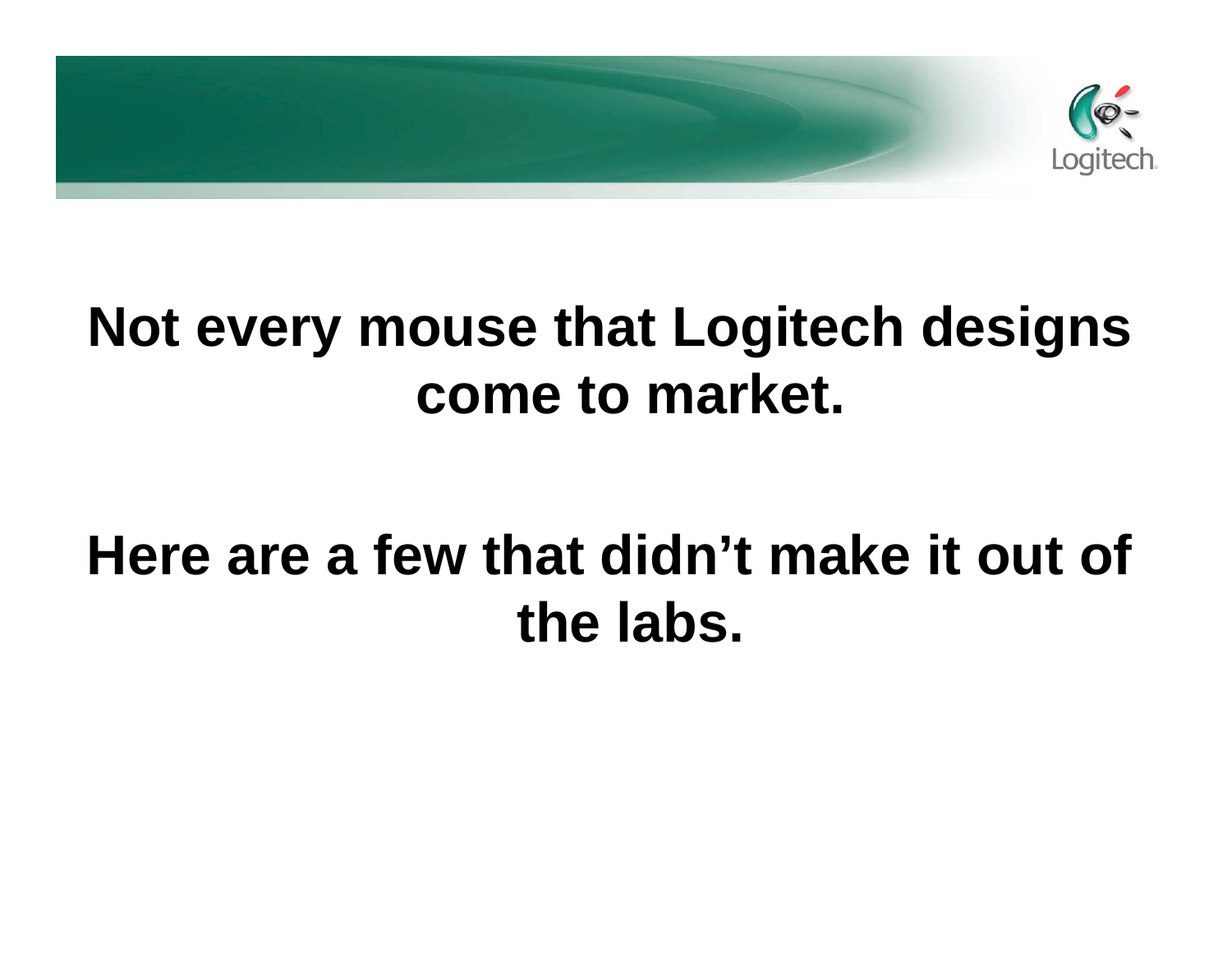



■ Once we thought **about putting a joystick on a mouse. But there weren't many applications that could benefit from this.**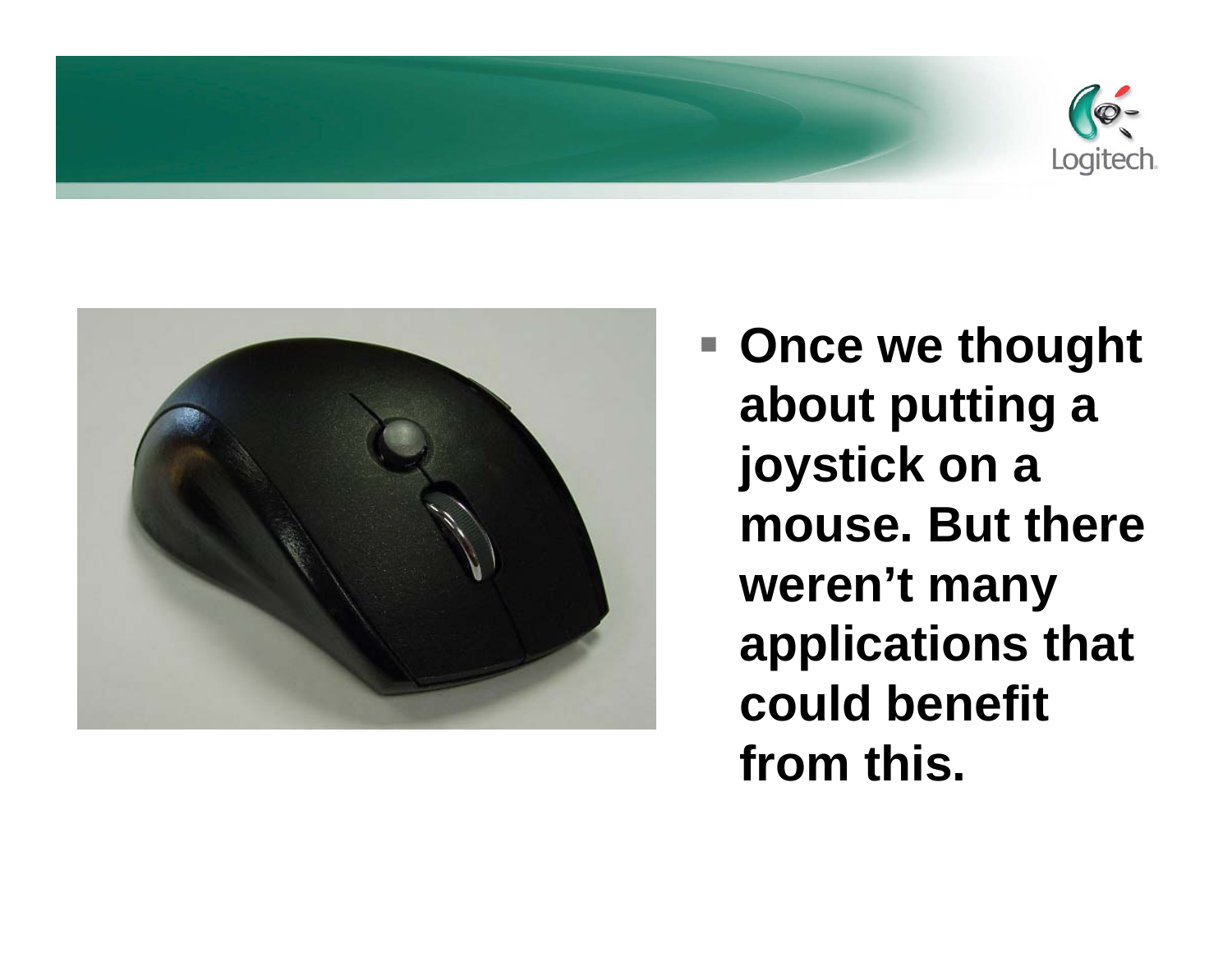





## **One, two, three scroll wheels? Way too confusing.**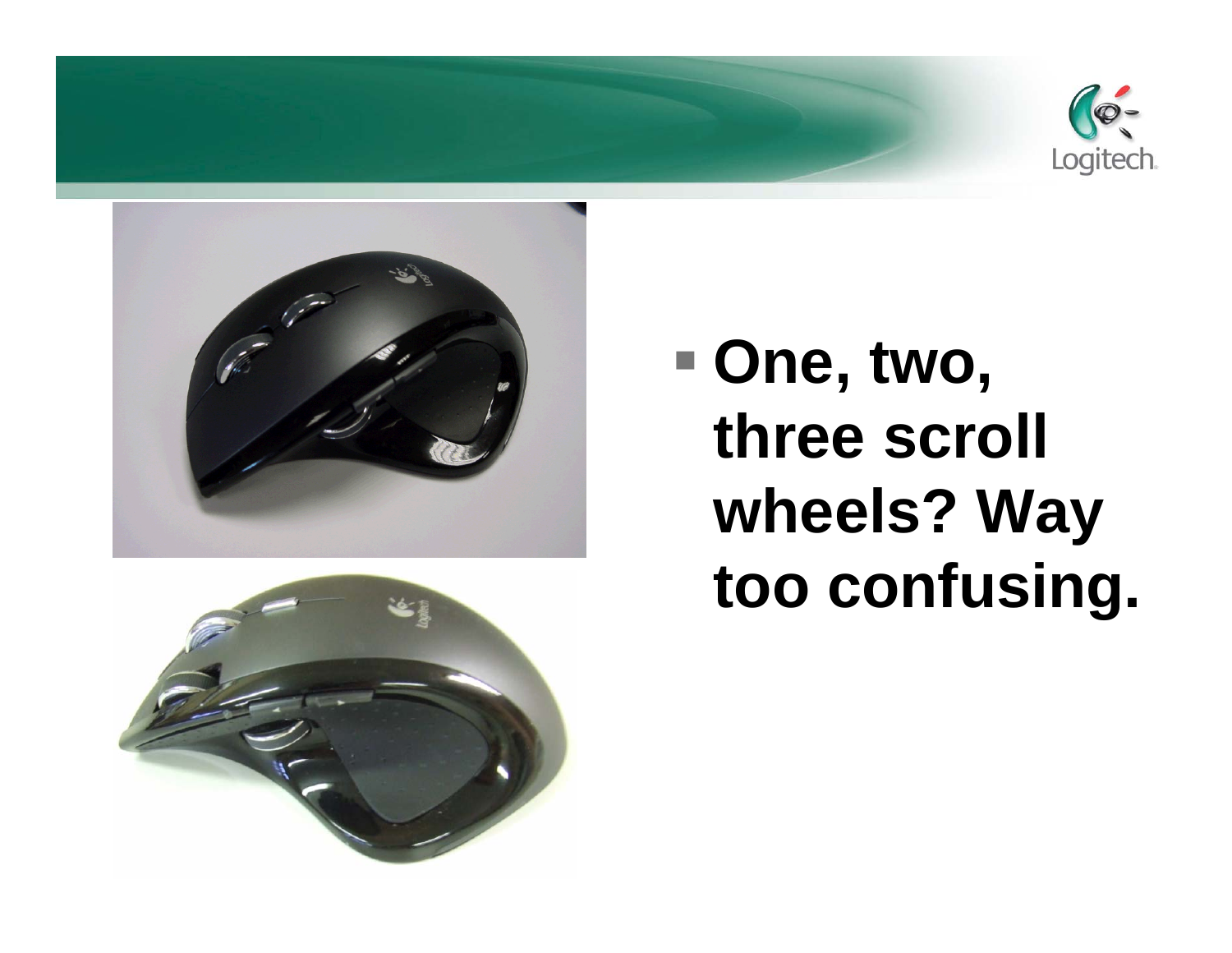



 **A hockey-puck mouse design looked cool but turned out to be less than comfortable.**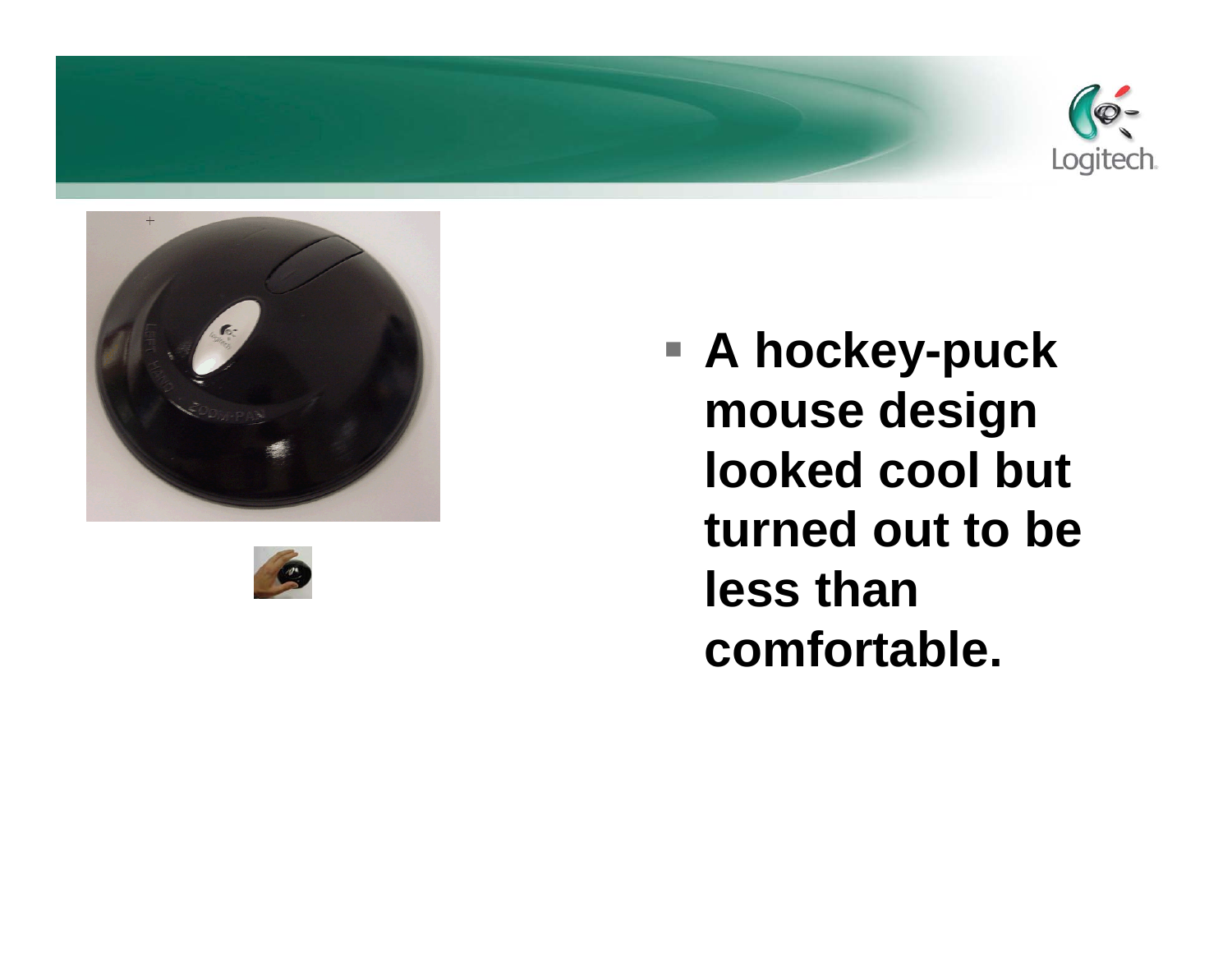



 **We almost added a dial to make it easy to quickly change settings. It wasn't so quick.**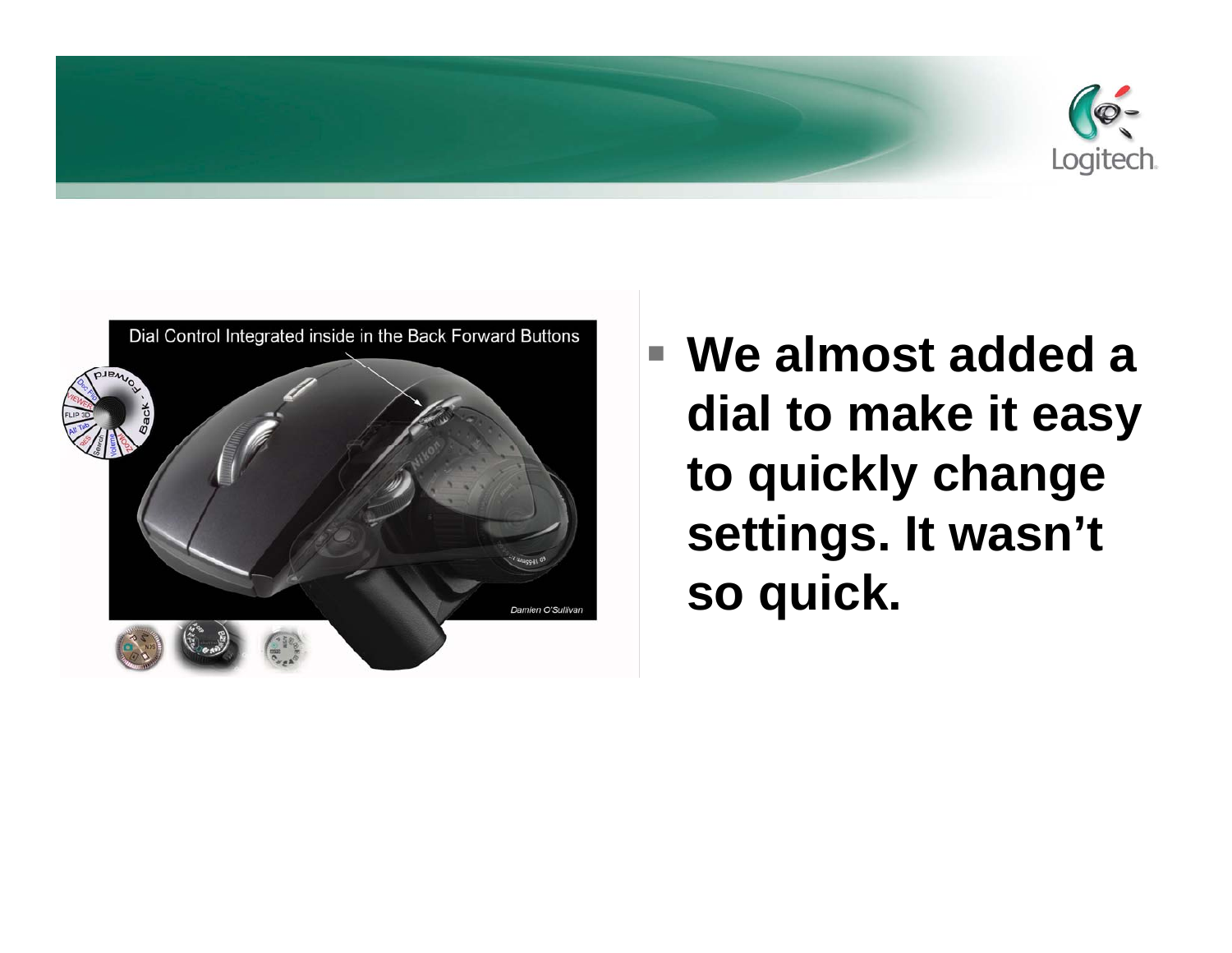



 **This is actually two mice merged together! With two sensors the mouse could rotate and zoom at the same time. Way ahead of its time.**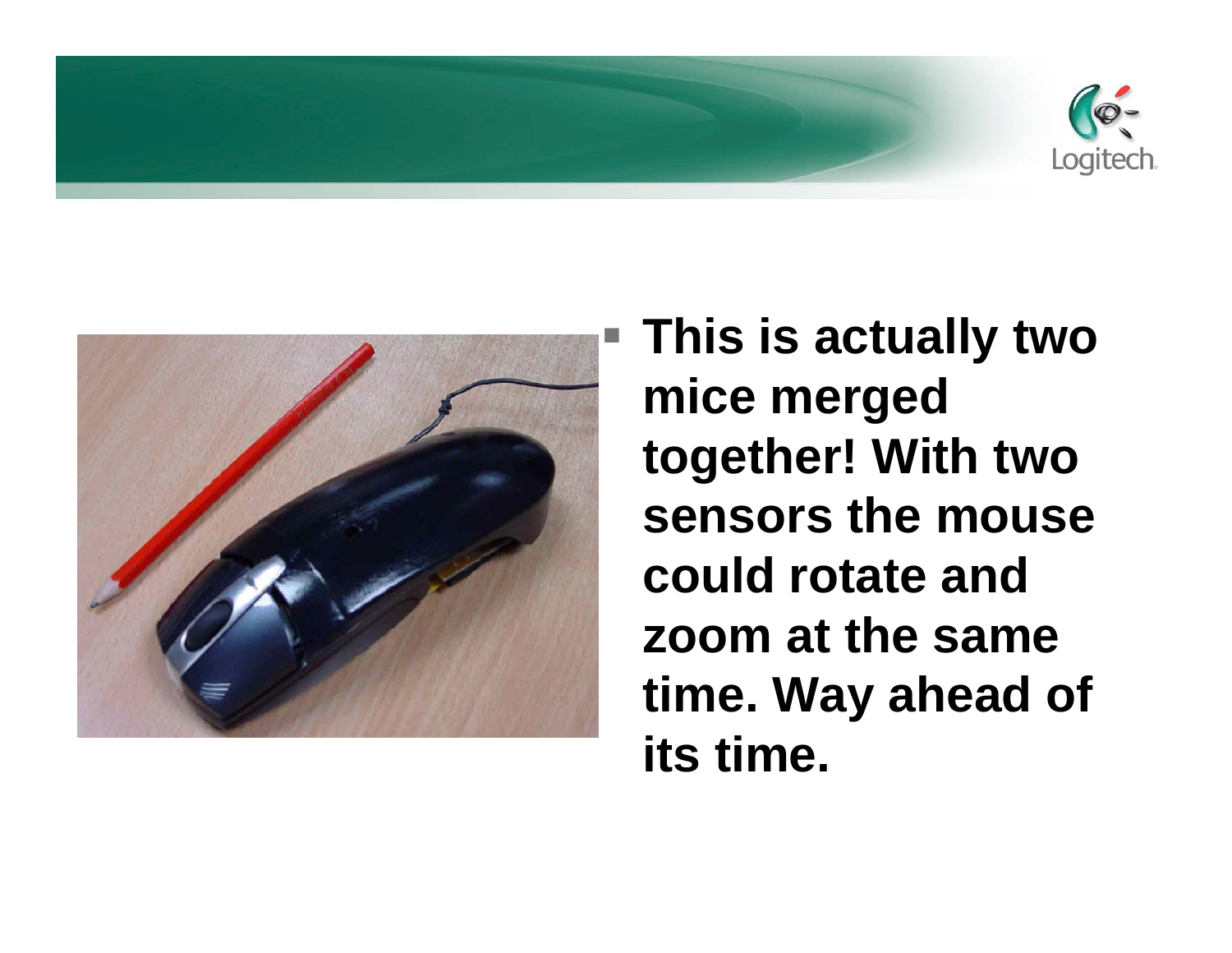



 **This mouse had a force sensor on the keyplate that triggered a click at various finger pressures. We discovered that people like some kind of feedback when making a selection and the mouse's traditional click does just that.**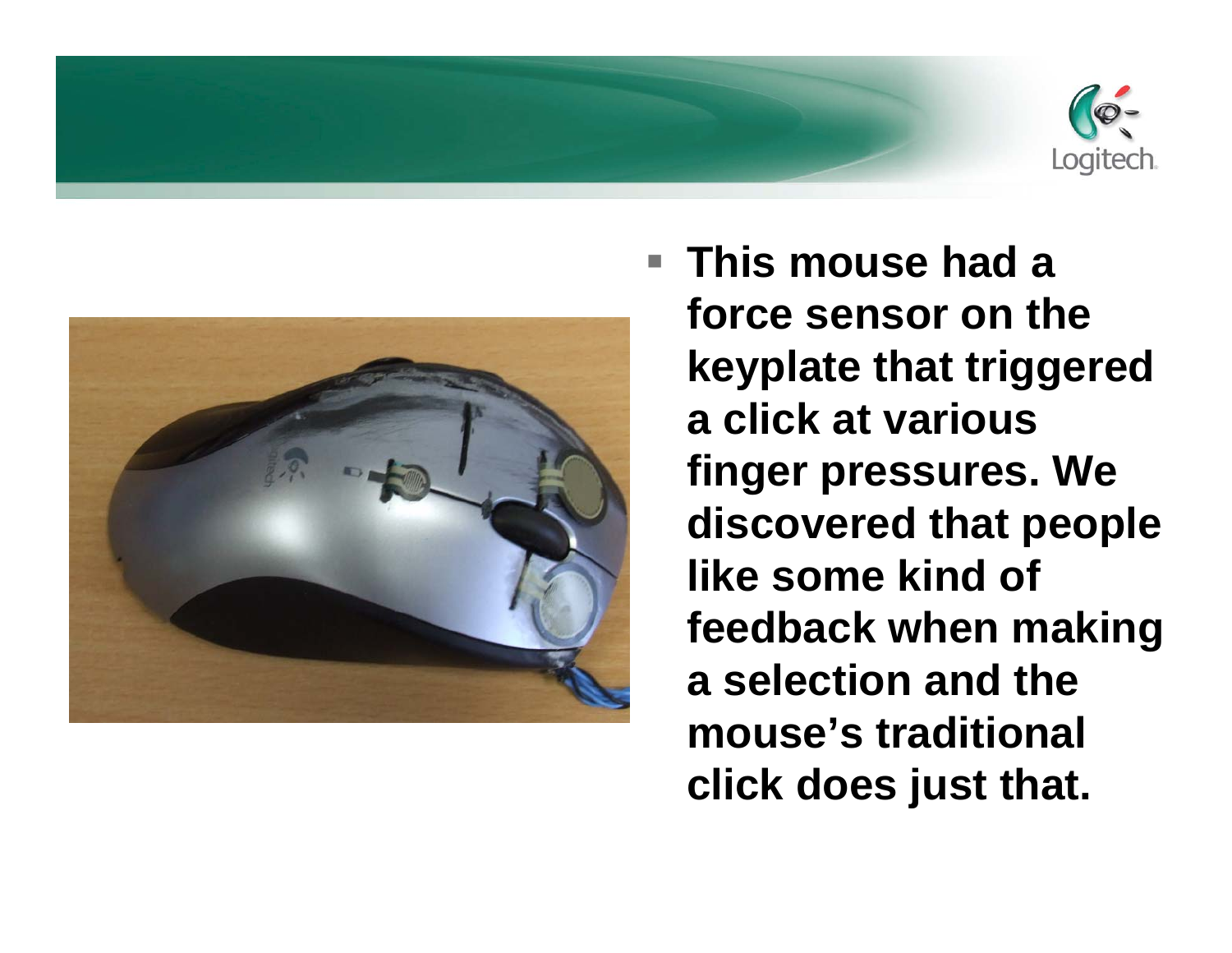





■ We played **around with adding an air tunnel to cool sweaty hands. A bit too niche!**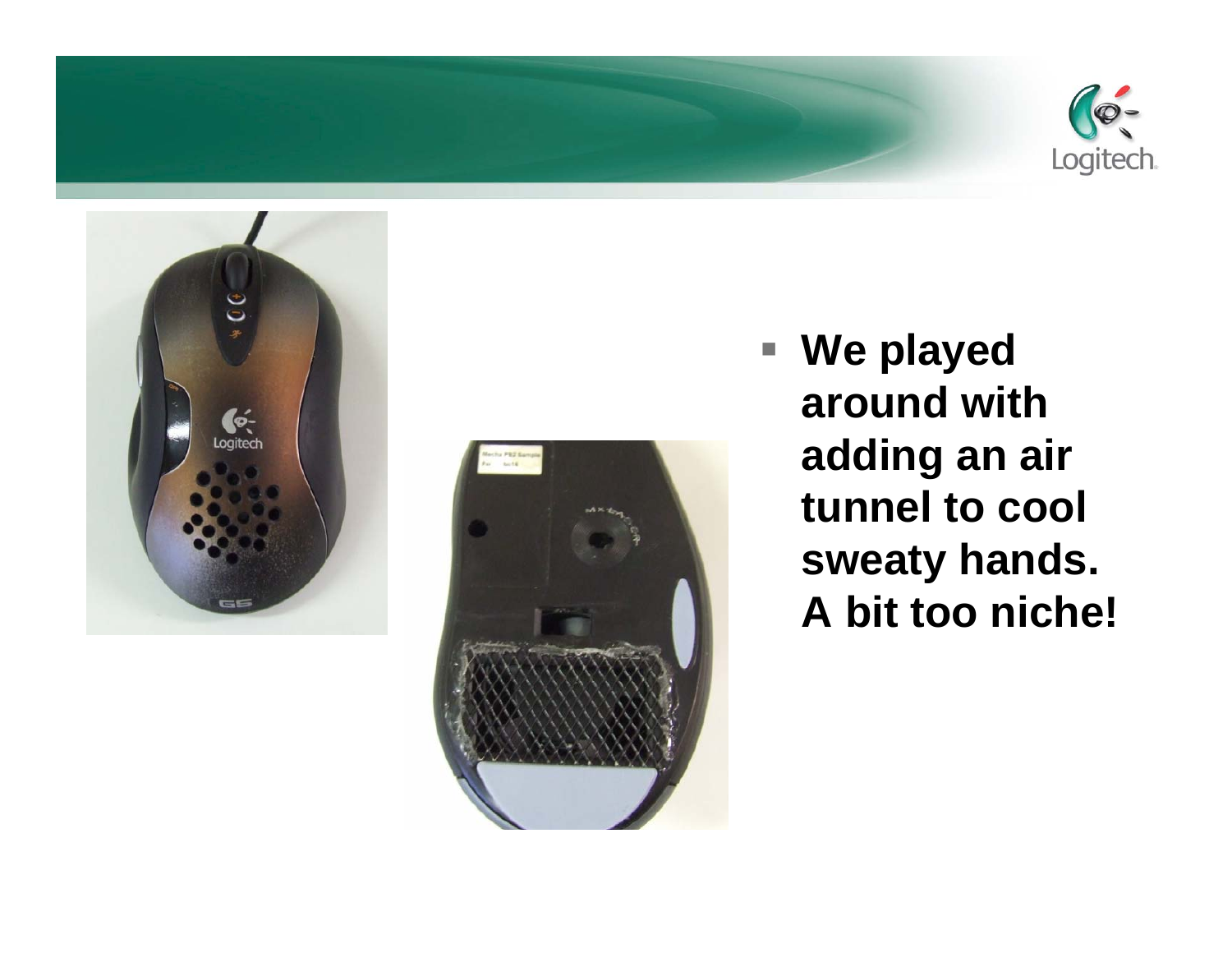



 **This concept integrated a laser pointer so people could pick it up and use it as a presenter tool.**